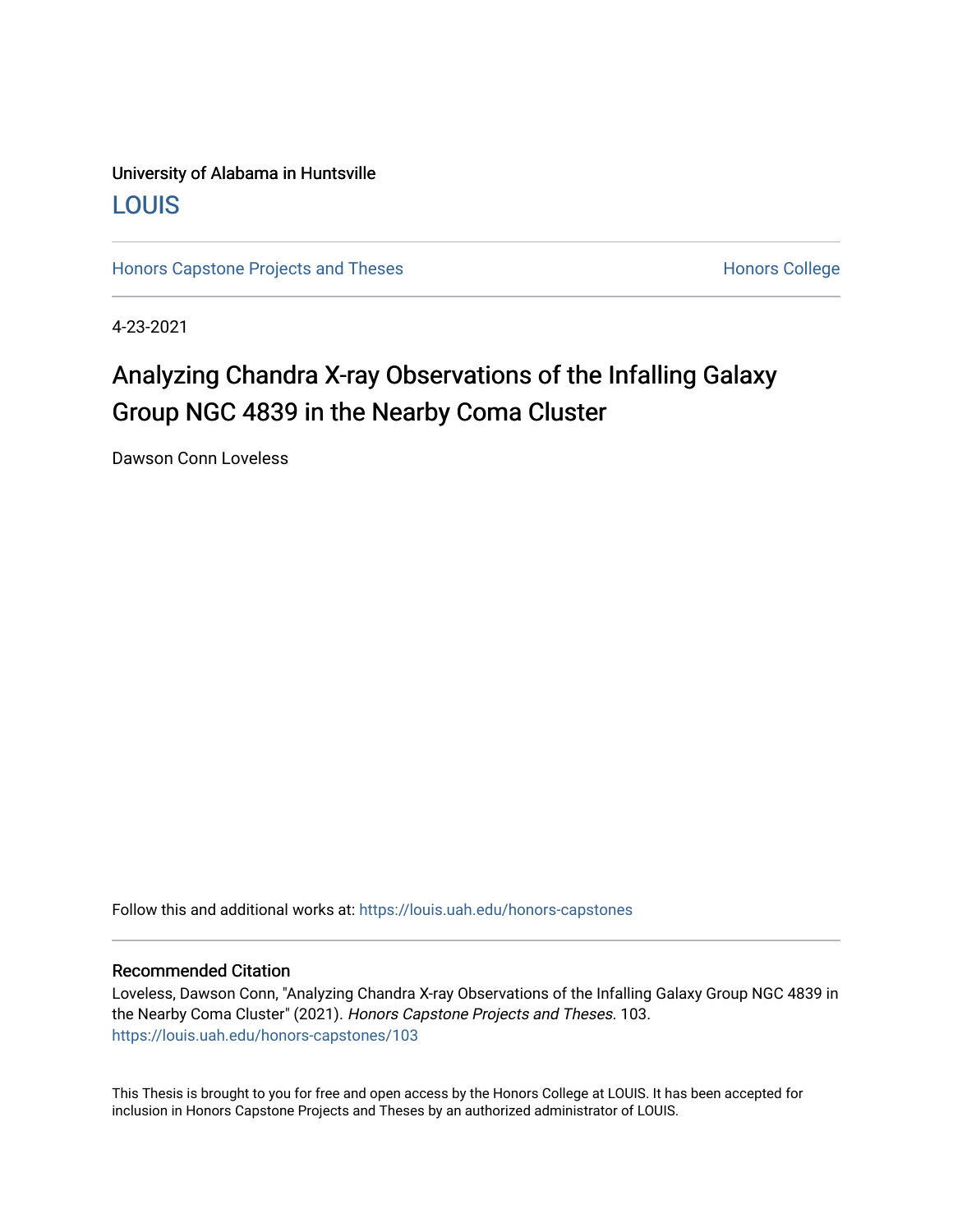# **Analyzing Chandra X-ray Observations of the Infalling Galaxy Group NGC 4839 in the Nearby Coma Cluster**

**by**

## **Dawson Conn Loveless**

#### **An Honors Capstone**

**submitted in partial fulfillment of the requirements** 

**for the Honors Diploma**

**to** 

**The Honors College** 

**of** 

**The University of Alabama in Huntsville**

**April 23, 2021**

**Honors Capstone Director: Dr. Stephen Walker**

**Assistant Professor of Physics and Astronomy**

\_\_\_\_\_\_\_\_\_\_\_ \_\_\_\_\_\_\_\_4/29/2021\_\_\_\_\_\_\_\_\_\_\_\_

Student (signature) and Date

SAWalter \_\_\_\_\_\_\_\_\_\_\_\_\_\_\_\_\_\_\_\_\_\_\_\_\_\_\_\_\_\_\_\_\_\_\_\_\_\_\_\_\_\_\_\_\_\_\_\_\_\_\_\_\_

4/23/21

Director (signature) Date

Digitally signed by James Miller DN: cn=James Miller, o=UAH, ou=PH & 7 A I T ISEd, email=millerja@uah.edu, c=US \_\_\_\_\_\_\_\_\_\_\_\_\_\_\_\_\_\_\_\_\_\_\_\_\_\_\_\_\_\_\_\_\_\_\_\_\_\_\_\_\_\_\_\_\_\_\_\_\_\_\_\_\_ Date: 2021.04.29 14:28:58 -05'00'

Department Chair (signature) Date

 $\overline{\phantom{a}}$  $\textbf{William Wilkerson}_{\textbf{Date: 2021.04.30 13:02:16-05'00'}}$ 

Honors College Dean (signature) Date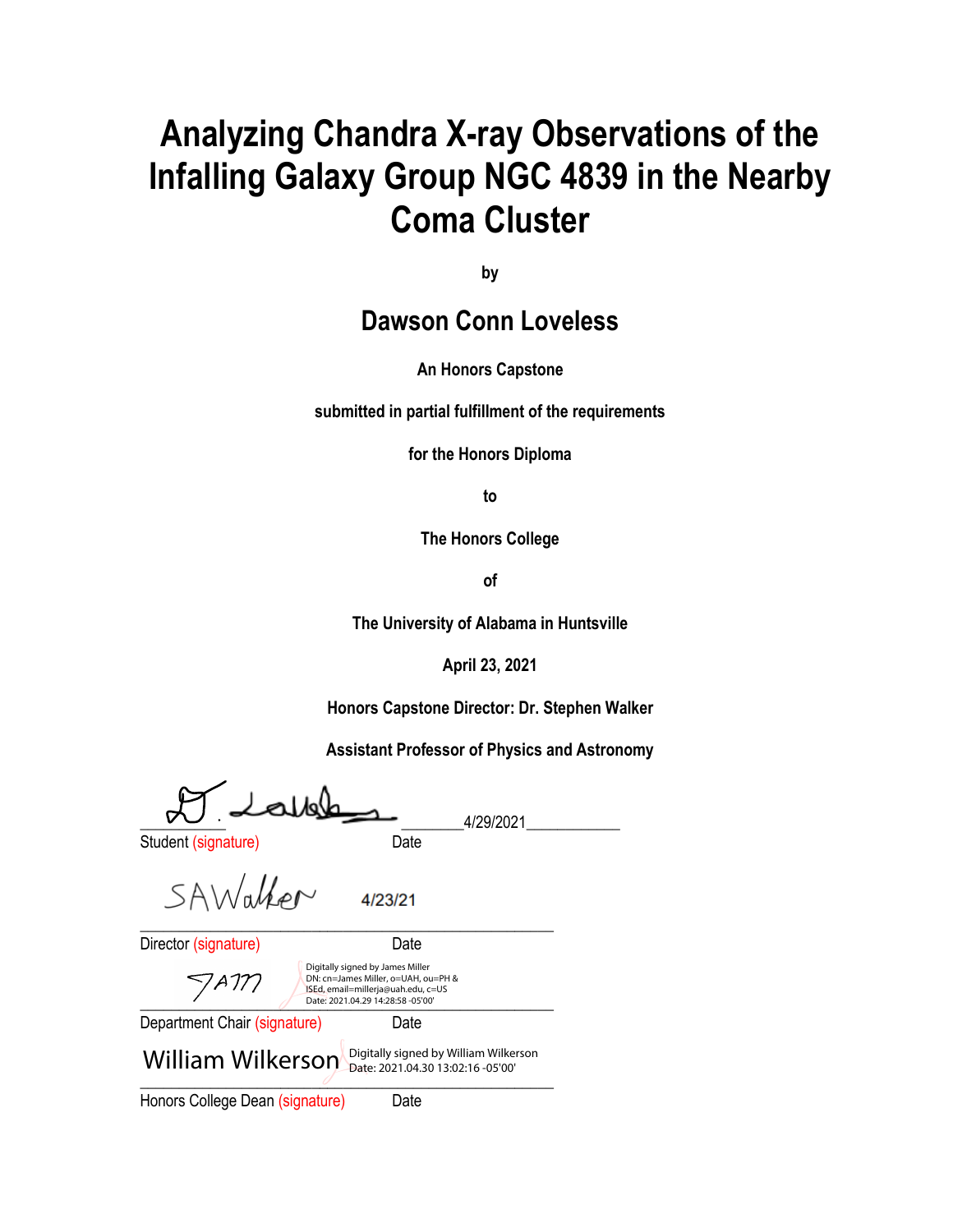

Honors College Frank Franz Hall +1 (256) 824-6450 (voice) +1 (256) 824-7339 (fax) honors@uah.edu

#### Honors Thesis Copyright Permission

#### This form must be signed by the student and submitted as a bound part of the thesis.

In presenting this thesis in partial fulfillment of the requirements for Honors Diploma or Certificate from The University of Alabama in Huntsville, I agree that the Library of this University shall make it freely available for inspection. I further agree that permission for extensive copying for scholarly purposes may be granted by my advisor or, in his/her absence, by the Chair of the Department, Director of the Program, or the Dean of the Honors College. It is also understood that due recognition shall be given to me and to The University of Alabama in Huntsville in any scholarly use which may be made of any material in this thesis.

Dawson Loveless\_

Student Name (printed)

 $\cancel{\mathcal{D}}$  della

Student Signature

\_\_\_\_\_4/29/2021\_\_\_\_\_\_

Date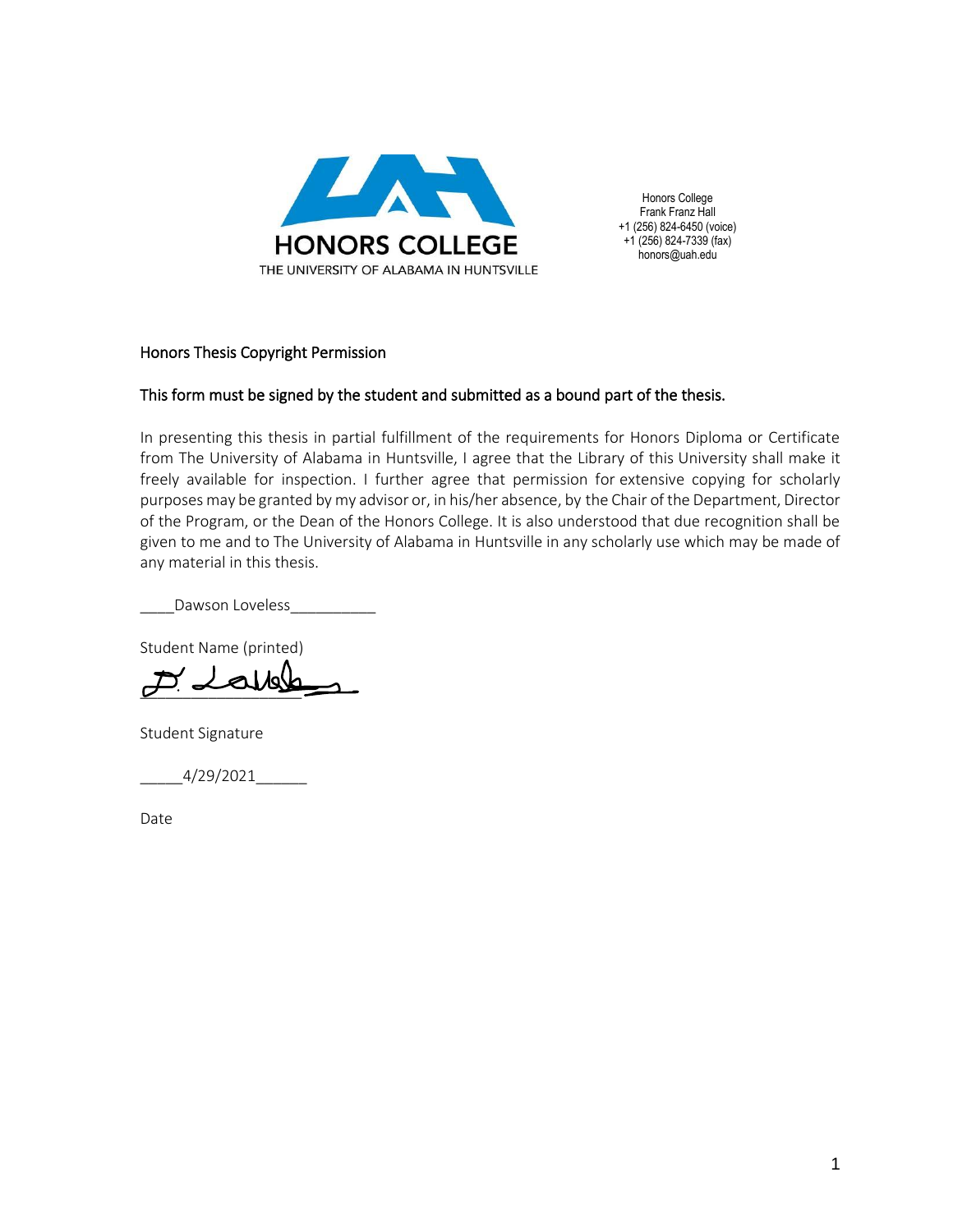## **Table of Contents**

| 1 |  |
|---|--|
|   |  |
|   |  |
|   |  |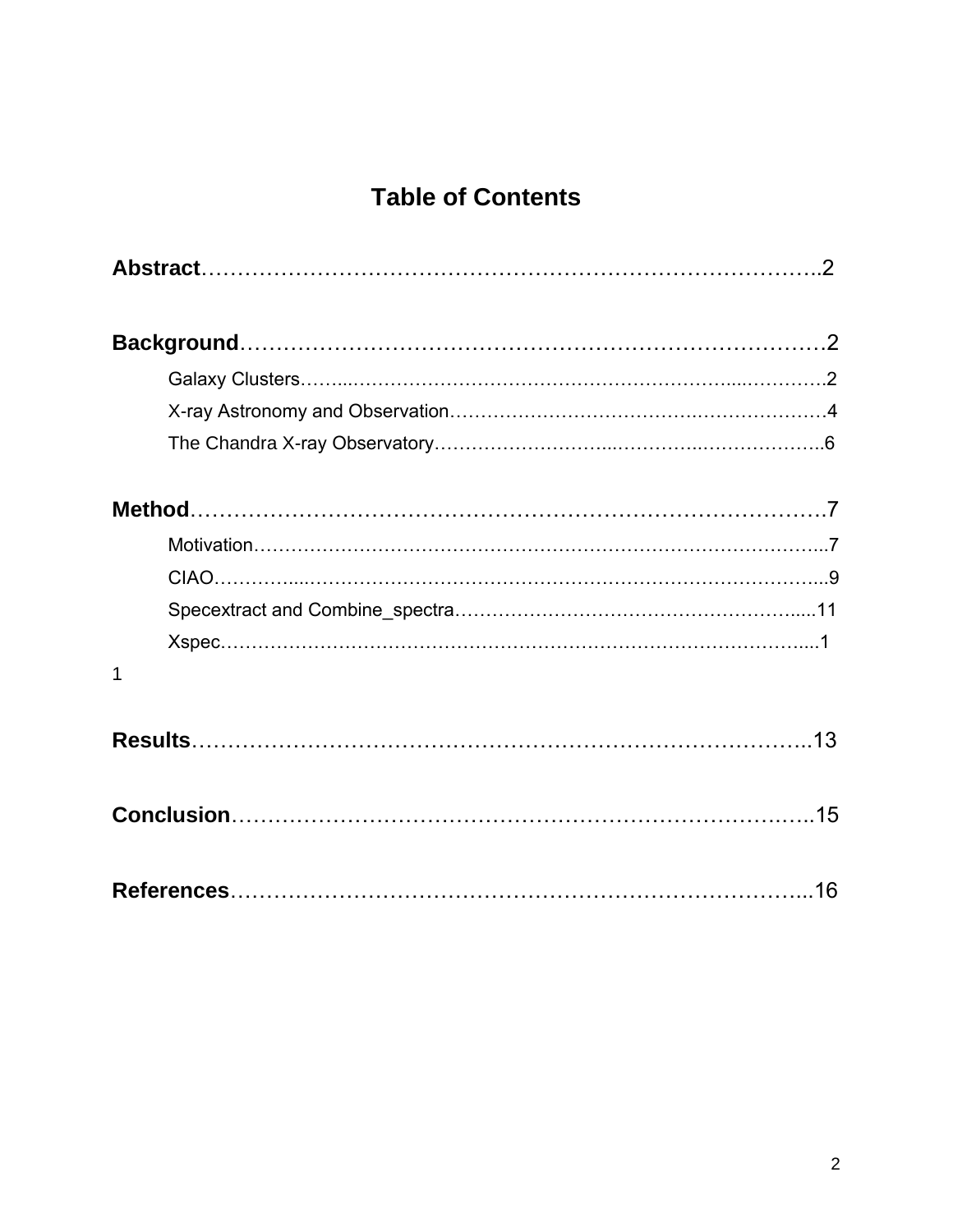### **Abstract**

Cosmological simulations indicate that present day galaxy clusters predominantly grow in mass through the accretion of smaller galaxy groups. Ram pressure stripping acts to strip gas away from these groups, forming large, cold tails. I will use new Chandra Xray observations of the infalling galaxy group NGC 4839 in the nearby Coma cluster, the lowest redshift example of a group falling into a massive cluster that has a stripped gas tail. I will investigate the heating and stripping away of NGC 4839's gas as it falls into the Coma cluster.

## **Background**

#### **Galaxy Clusters**

At the beginning of time, all matter was distributed amongst the universe in a mostly uniform great cloud. Over the lifetime of the universe, gravitational forces have clumped slightly denser regions of matter together into larger and larger structures such as stars and galaxies. In the current day, the matter of the universe has condensed into weblike superstructures called galaxy clusters. Galaxy clusters can be likened to a cupcake in composition: the galaxies we observe serve as pretty sprinkles upon a "frosting" containing around 4 times as much mass known as the Intracluster Medium (or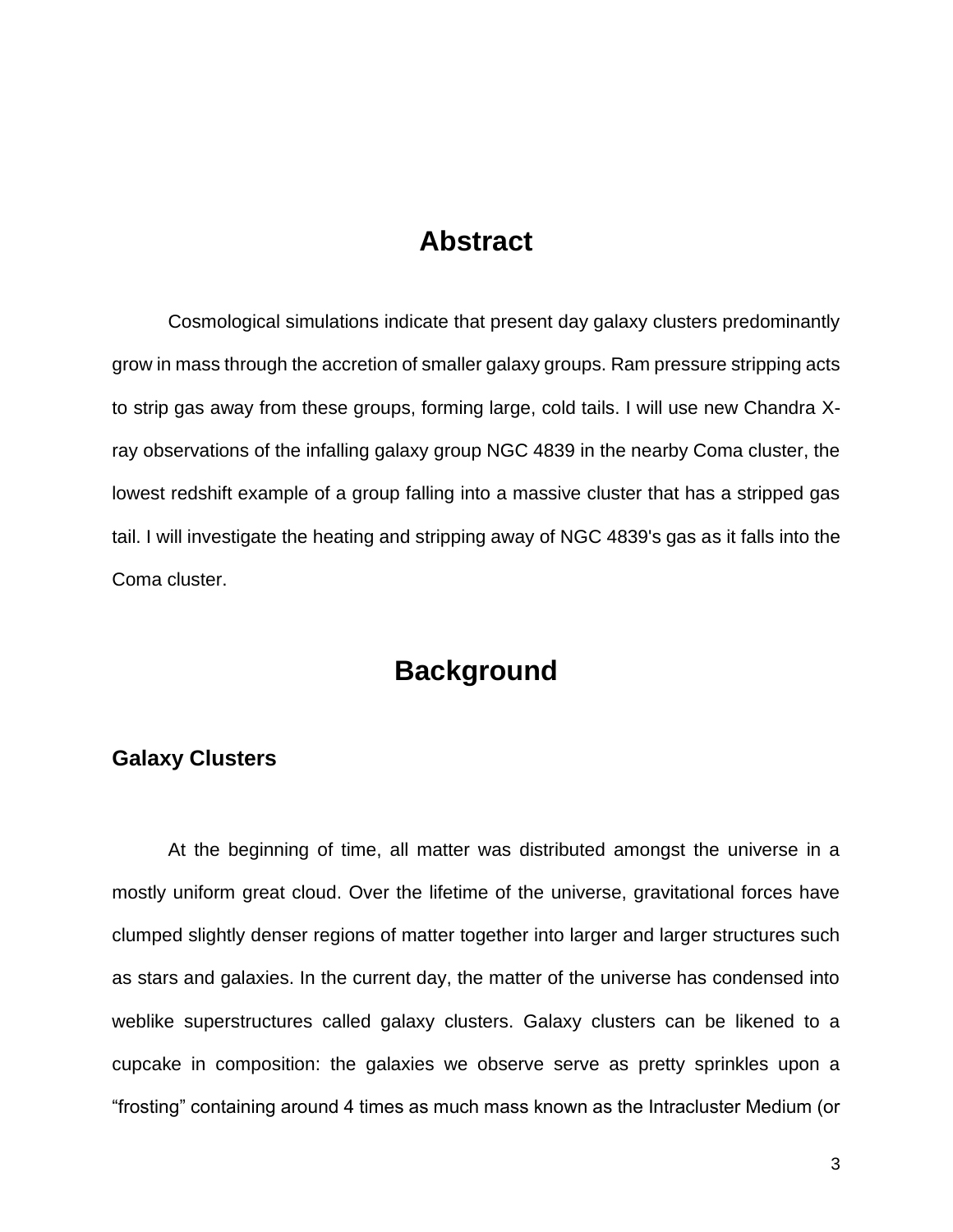ICM) with dark matter supplying the bulk of the mass (over 80%) to act as the cake. These galaxy clusters are the largest and most massive gravitationally bound structures in the universe; on the order of  $10^{14}$ -10<sup>15</sup> times the mass of the Sun and spanning up to 10 megaparsecs in diameter. But gravity still continues to pull these objects close to each other. When one galaxy group is absorbed into another, it "falls" into the greater mass, moving at great speeds that strip away gasses and other matter from the edges of the cluster to form a cosmic tail, much like a comet does within our own solar system. NGC 4839 is one such galaxy group. It is falling into the much larger Coma Cluster, which makes this the lowest redshift  $(z = .023)$  example of such an event. Incidentally, the Coma Cluster was the object used by Fritz Zwicky to prove the existence of dark matter. As we can see in Figure 1, NGC 4839 is clearly exhibiting the comet-like characteristics that are of such interest to X-ray astronomers, streaming large amounts of gas and dust behind it as it plummets.

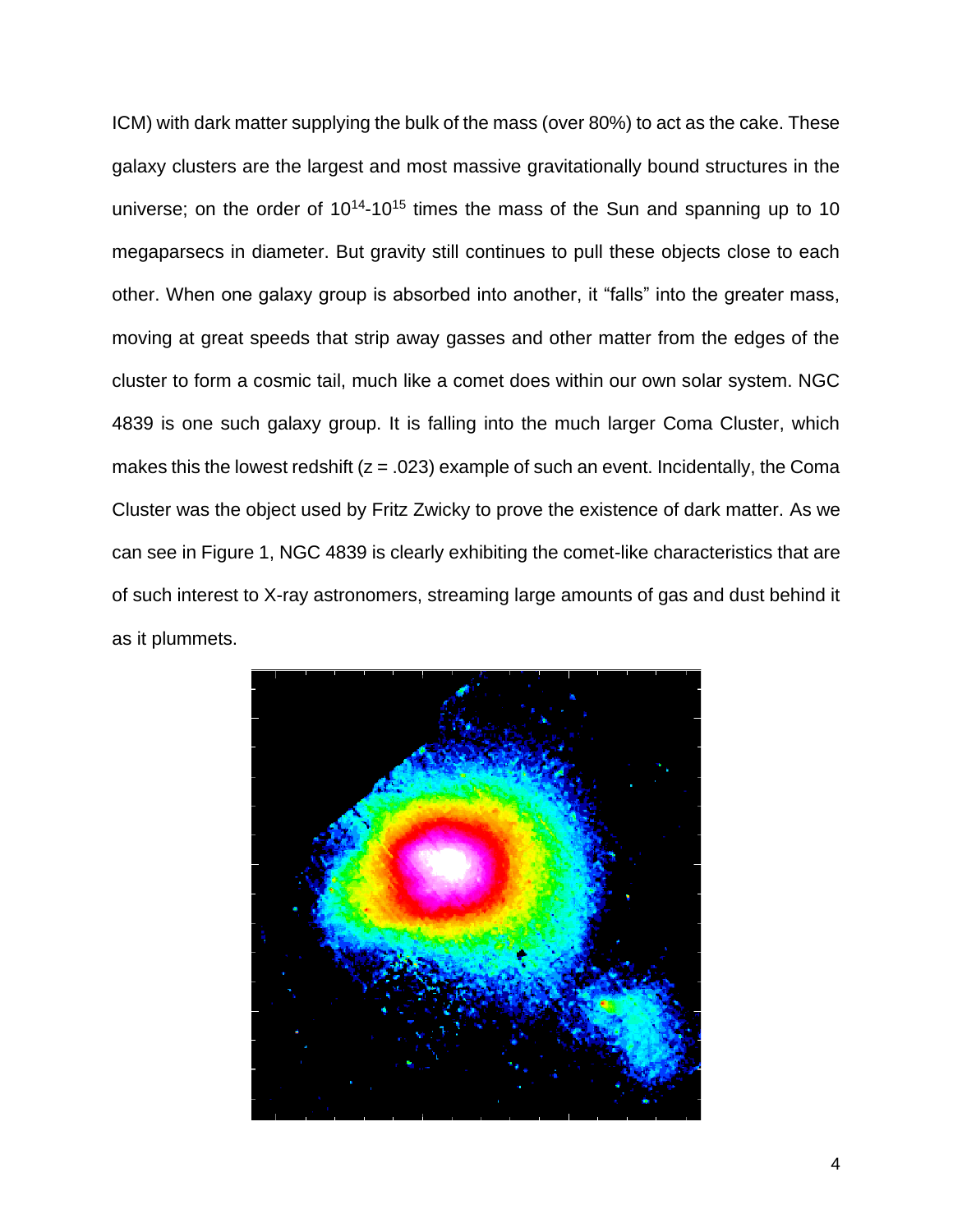### **X-ray Astronomy and Observation**

X-rays are a form of electromagnetic radiation, or light, that are highly energised. Because they are so energised, they are relatively rare in the universe when compared to other forms of light. X-rays are produced in areas of high gravitational or magnetic upheaval (basically high energy areas) such as galactic centers, where supermassive black holes reside. This is the reason why X-rays are studied by astronomers; they can provide information on some of the most turbulent areas of the universe. One of the best sources of a particular kind of X-ray, Bremsstrahlung X-rays (figure 2), is the ICM of a galaxy cluster.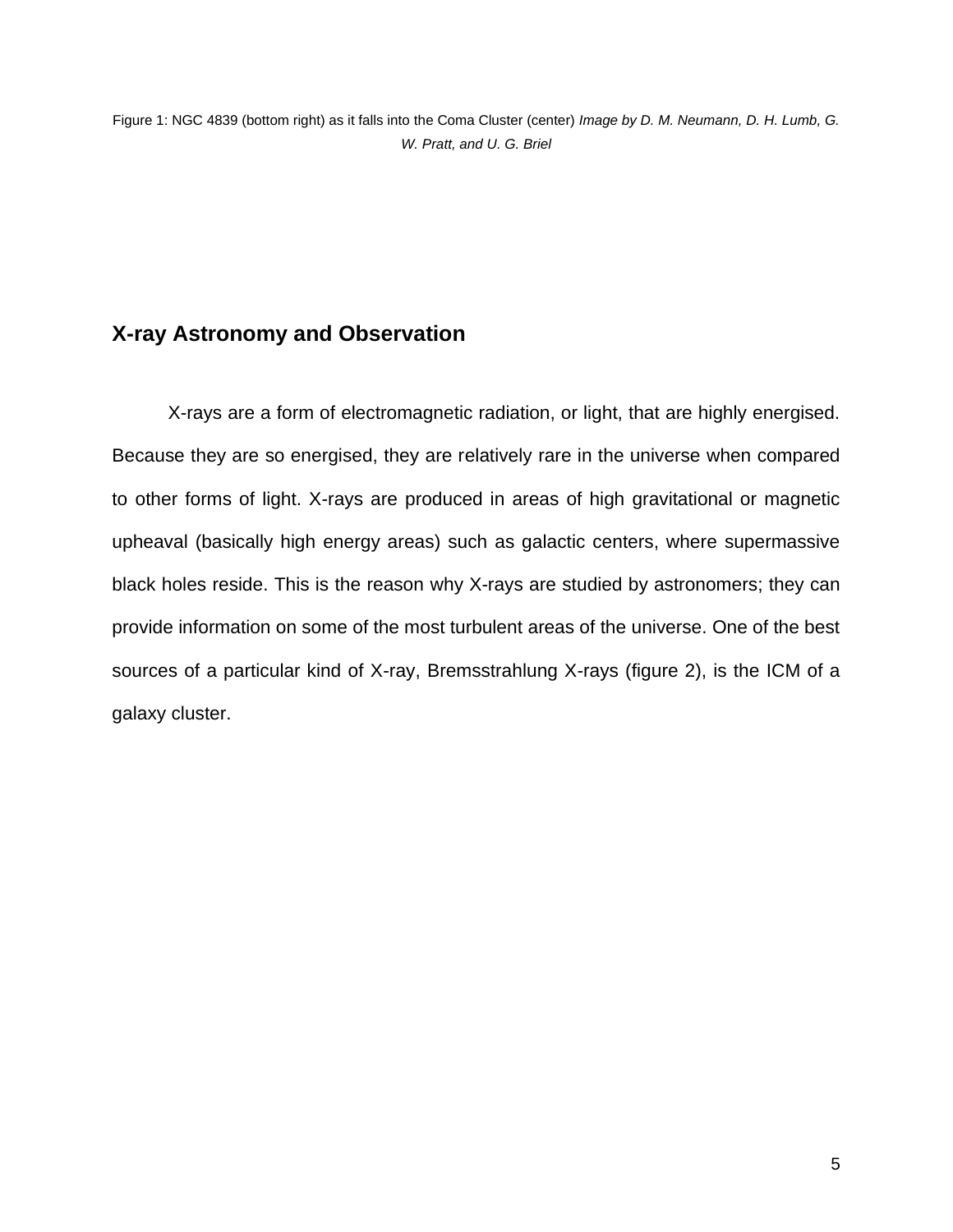

Figure 2: How Bremsstrahlung X-rays are formed

Since ICM's tend to be composed of very superheated yet sparsely distributed plasma (anywhere between 10 million-100 million K and 10<sup>-4</sup> particles/m<sup>3</sup>) they emit Bremsstrahlung X-rays by deflecting super energetic electrons around a positive ion as shown in figure 2. This deflection causes the electron to lose some energy that is emitted from it as an X-ray photon. This energy loss causes the electron to slow down, or "brake", causing this type of X-ray to get its name, as Bremsstrahlung is German for "braking radiation". These X-rays emitted from the ICM make the gasses within it much more visible in that spectrum than in optical, where the galaxies dominate (hence the sprinkles in the cupcake analogy). This difference is shown in figure 3.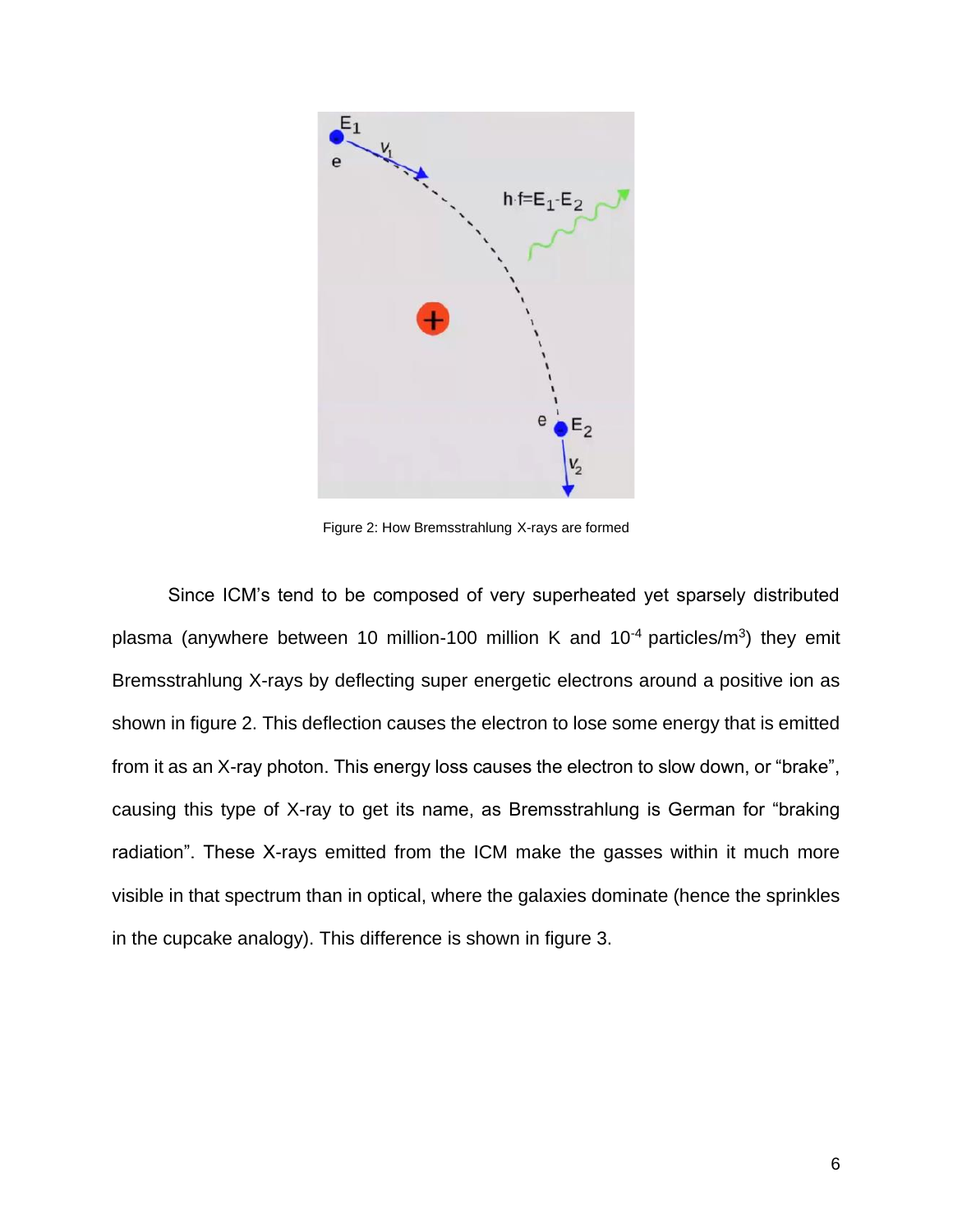

Figure 3: The Coma Cluster as viewed by optical light waves (left) vs X-ray (right) *Image from Astrophysics and Cosmology (2000), by Juan Garcia-Bellido*

### **The Chandra X-ray Observatory**

The Chandra X-ray Observatory (figure 4), launched in July of 1999 and currently orbiting 139,000 km above the Earth, is one of the Great Observatories used by NASA. It is the preemptive source of the X-ray related data used by astronomers to examine the deeper reaches and structure of the universe and also provided the X-ray viewing of the Coma cluster in figure 3. Chandra's use is based on a proposal system where astronomers submit their ideas for how the observatory's observing time should be spent. Typically, proposals have around a year-long wait period and are rejected at a rate of around 5 rejections to every 1 success. This is because Chandra's time is incredibly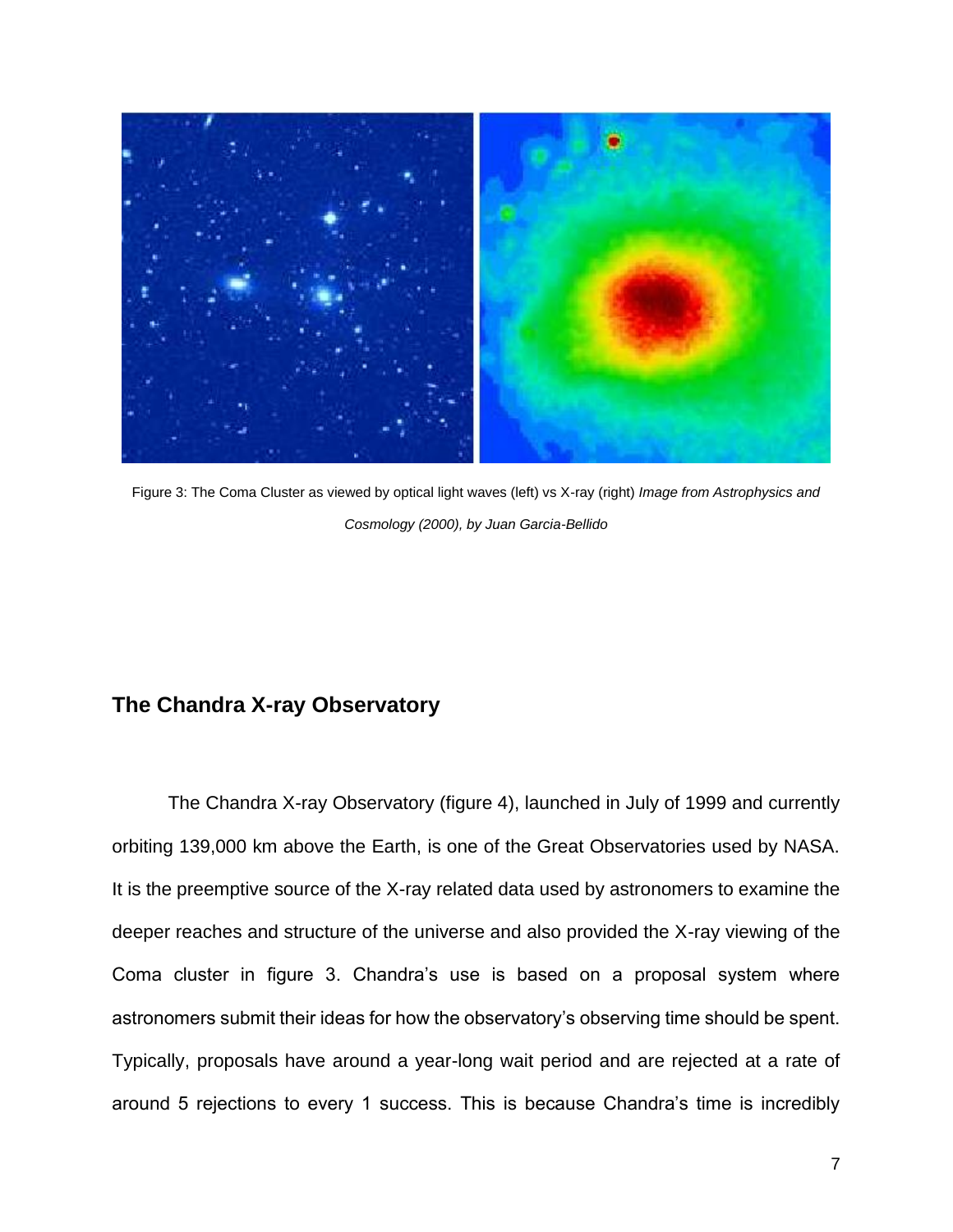valuable, and many days at a time must be spent observing one spot in order to collect enough photons to be useful. This issue is compounded by cooling issues in Chandra's equipment causing the observatory to occasionally need to take breaks after long observations. Also, part of Chandra's orbit passes through a Van Allen belt within Earth's magnetosphere, interfering with onboard electronics and effectively making that segment of the orbit a dead zone for observations.



Figure 4: The Chandra X-ray Observatory, *courtesy of NASA.gov*

Chandra uses the ACIS, or Advanced CCD Imaging Spectrometer, to collect data on distant objects and create detailed images or measure spectra. This camera system, housed at the end of a 9 meter-long optical bench, was specifically designed to observe celestial objects such as galaxy clusters or black holes. This has contributed to a great leap in studies for many exciting areas, not just for galaxy clusters.The data used in this report was gathered in 8 segments totalling a combined 231.71 kiloseconds (2.68 days) of observation time to observe and create spectra for NGC 4839.

## **Method**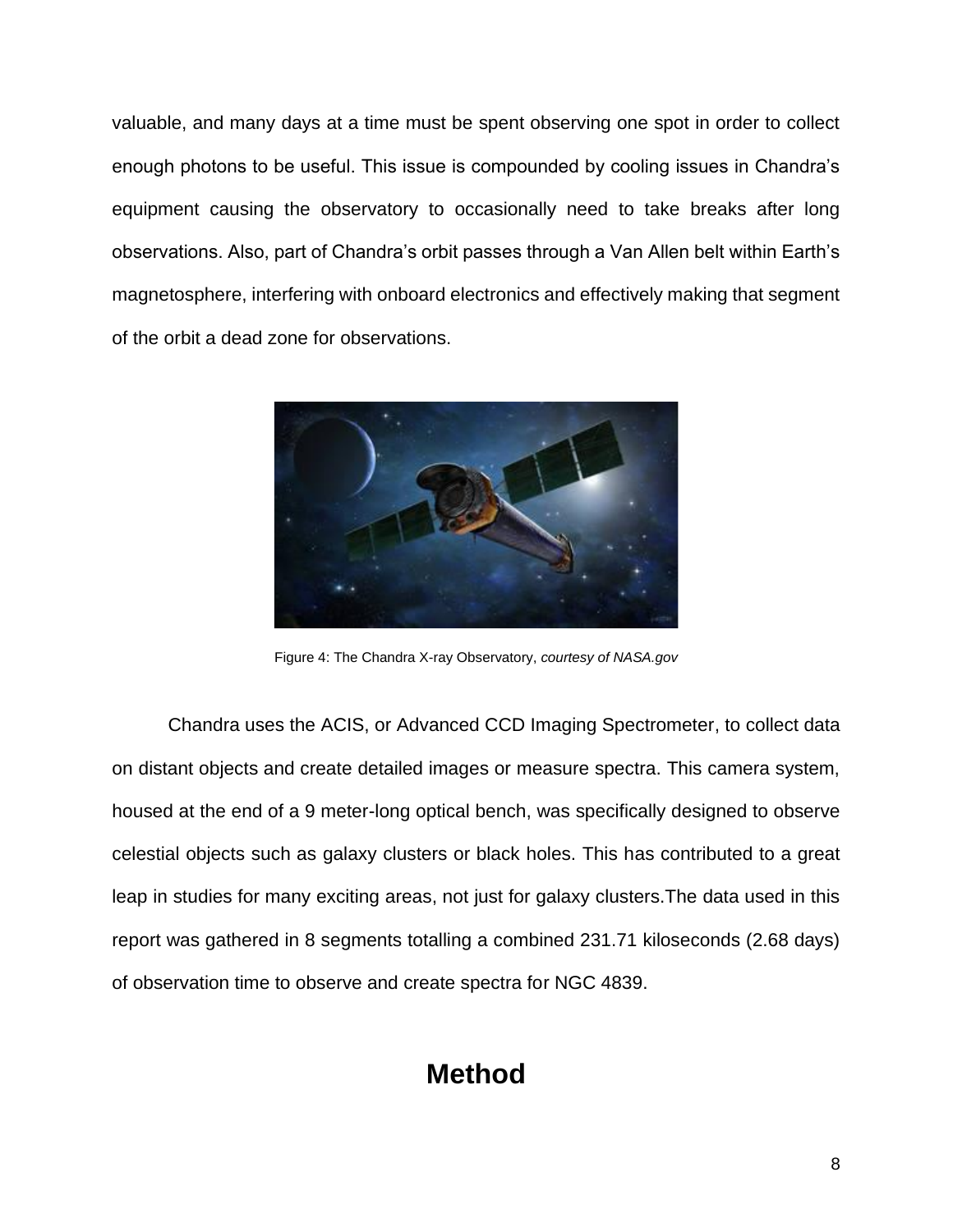### **Motivation**

The majority of the data used for this research was gathered over the year of 2020, with one previous observation occurring in late 2010, (figure 5) to examine the properties of the ICM around NGC 4839. Astronomers hope to glean new knowledge on the specifics of what happens when two galaxy groups collide. Since galaxy clusters are already the largest gravitationally bound structures in the universe, they can only increase in mass by this kind of collision, known as Hierarchical Clustering. As it is falling into the Coma Cluster, NGC 4839 is a very convenient candidate for study.

| Row | <b>Seq Num</b> | $\triangleq$ Obs ID | $\triangleq$ Instrument | $\triangleleft$ Grating | $\triangle$ <b>Appr Exp</b> | $=\sqrt{\frac{1}{2}$ Exposure | <b>H</b> Target Name | $=$ PI Name |
|-----|----------------|---------------------|-------------------------|-------------------------|-----------------------------|-------------------------------|----------------------|-------------|
|     | 801025         | 12887               | ACIS-I                  | <b>NONE</b>             | 45.0                        |                               | 43.44 NGC4839        | Forman      |
|     | 2 801878       | 22648               | ACIS-I                  | <b>NONE</b>             | 34.0                        |                               | 32.64 NGC 4839       | Walker      |
|     | 3 801878       | 22649               | ACIS-I                  | <b>NONE</b>             | 35.0                        |                               | 34.12 NGC 4839       | Walker      |
|     | 4 801878       | 22930               | <b>ACIS-I</b>           | <b>NONE</b>             | 38.0                        |                               | 36.84 NGC 4839       | Walker      |
|     | 5 801878       | 23182               | ACIS-I                  | <b>NONE</b>             | 31.0                        |                               | 30.67 NGC 4839       | Walker      |
|     | 6 801878       | 23361               | <b>ACIS-I</b>           | <b>NONE</b>             | 20.5                        |                               | 18.83 NGC 4839       | Walker      |
|     | 7 801878       | 24853               | ACIS-I                  | <b>NONE</b>             | 28.5                        |                               | 26.72 NGC 4839       | Walker      |
|     | 8 8 0 1 8 7 8  | 24854               | ACIS-I                  | <b>NONE</b>             | 8.0                         |                               | 7.91 NGC 4839        | Walker      |

| RA | Dec                         | $\triangleleft$ Status | ≑ Data Mode   | $\triangleleft$ Exp Mode | $\triangleleft$ <u>Avg Cnt Rate</u> | $\triangleq$ Evt Cnt<br>$\Rightarrow$ | <b>Start Date</b>          |
|----|-----------------------------|------------------------|---------------|--------------------------|-------------------------------------|---------------------------------------|----------------------------|
|    | 12 57 24 10   + 27 29 47 00 | archived               | <b>VFAINT</b> | TE                       | 4.61                                |                                       | 200340 2010-11-11 01:18:18 |
|    | 12 57 11 32    +27 27 40 14 | observed               | <b>VFAINT</b> | TE                       | 3.72                                |                                       | 121265 2020-03-03 16:44:15 |
|    | 12 57 11 32   +27 27 40 14  | observed               | <b>VFAINT</b> | TЕ                       | 3.65                                |                                       | 124462 2020-03-04 08:00:59 |
|    | 12 57 00.26   +27 28 00.59  | observed               | <b>VFAINT</b> | TE                       | 3.82                                |                                       | 140665 2020-08-11 02:23:40 |
|    | 12 57 11.32    +27 27 40.14 | observed               | <b>VFAINT</b> | TE                       | 3.61                                |                                       | 110607 2020-03-04 22:27:28 |
|    | 12 57 00.26   +27 28 00.59  | observed               | <b>VFAINT</b> | TE                       | 3.69                                |                                       | 69533 2020-11-02 18:46:07  |
|    | 12 57 00.26   +27 28 00.59  | observed               | <b>VFAINT</b> | TE                       | 3.70                                |                                       | 98978 2020-11-03 16:18:44  |
|    | 12 57 00.26    +27 28 00.59 | observed               | <b>VFAINT</b> | TE                       | 3.71                                |                                       | 29316 2020-11-08 01:38:01  |

Figure 5: The 8 observations I pulled data from split into two halves for easier reading, *provided by cda.harvard.edu*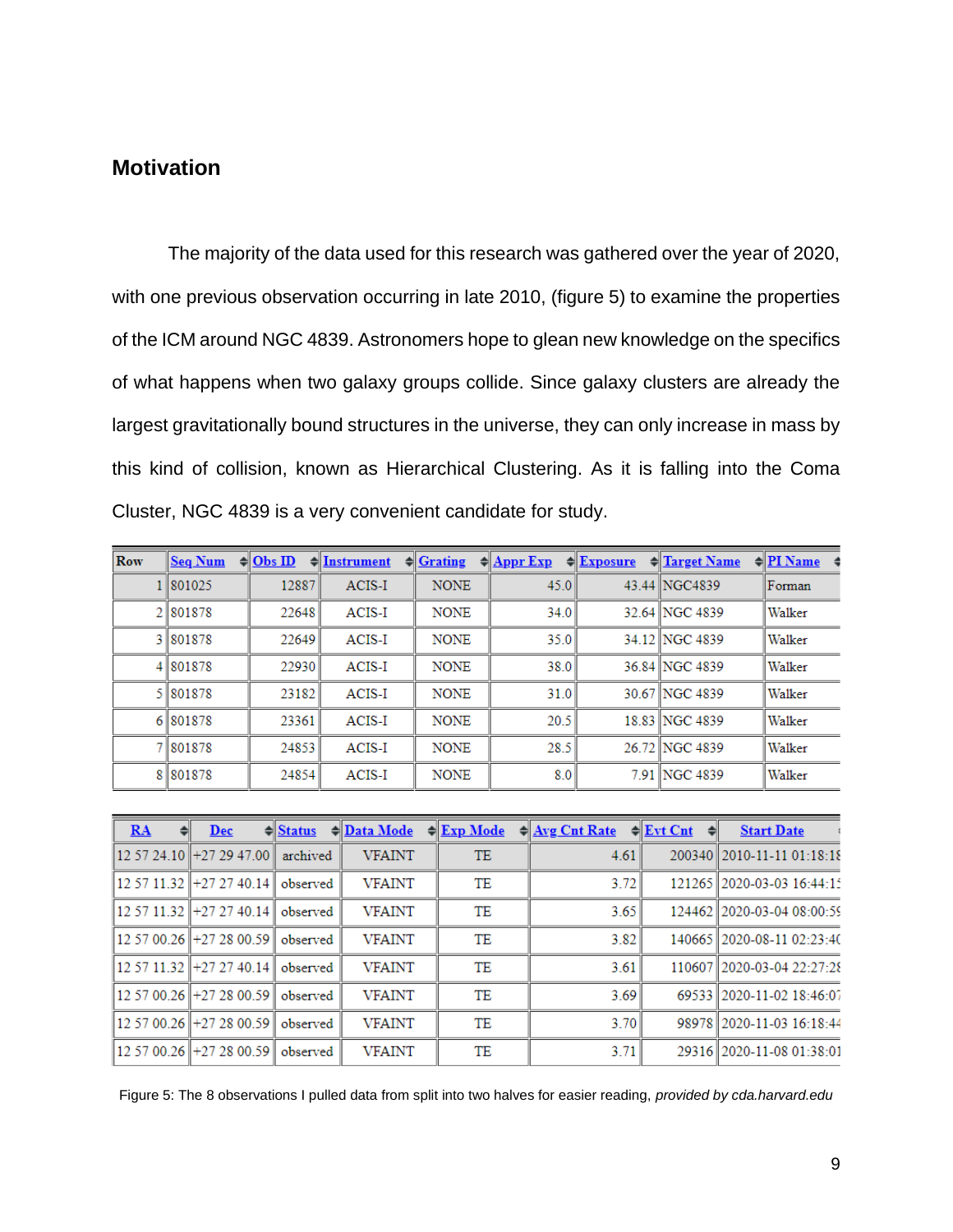With observations on the overall temperature and composition of the galaxy group, scientists are one step closer to understanding a fundamental part of the universe.

### **CIAO**

There are surprisingly many steps and processes to turning raw data received from Chandra into workable numbers to put on a graph. First, you start to work in CIAO, or the Chandra Interface, Analysis, and Observation program. Then, the data from each observation needs to be reprocessed into a more clear and usable state. This is accomplished using Chandra repro, a routine built into CIAO. There are many different stages to the reprocessing routine. Each stage works differently to fix or adjust the observatory data into the final product. First you start with the event files, which contain all the raw, unmodified data in a table. This data is compartmentalized into different sections to form: an image, spectra, lightcurves, sourcelists, or whatever else you might need the data for. Then all of the data is calibrated to account for many different factors. The Instrument Map, Exposure Map, and Bad Pixel file adjust the data for specific errors in the ACIS detector, such as over or underperforming areas or individual pixels within the camera. Since Chandra is in space, it is much easier to calibrate slightly off data in this manner than to send a team out to fix the observatory. After all of this calibration, your data is reprocessed, and is ready to be used.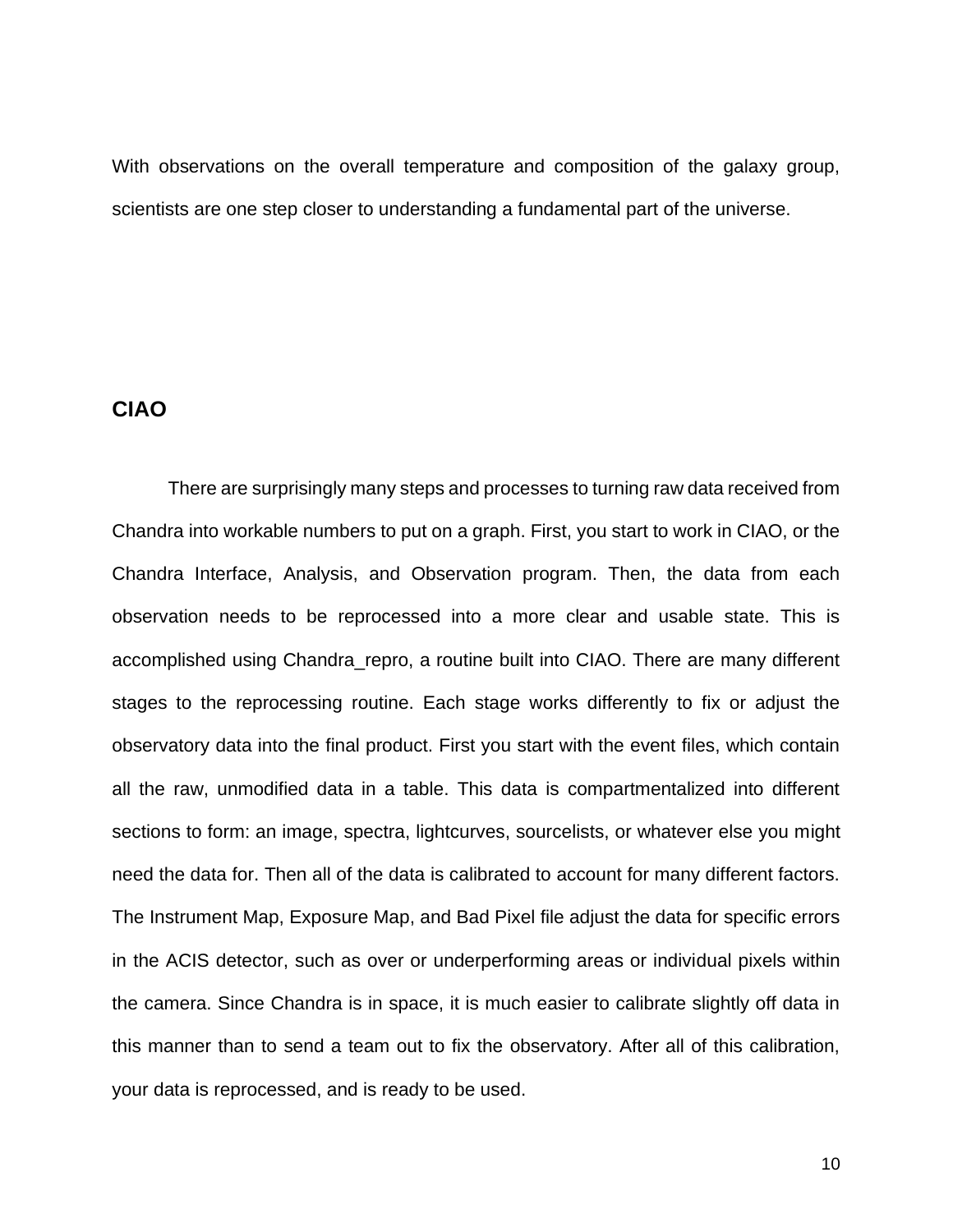With the reprocessed data, I used a command called merge\_obs to combine each of the 8 observations into a single, exposure-corrected image (figure 6).



Figure 6: Combined image and regions using DS9

Using a tool called DS9 (named for the Star Trek show), I created regions that marked out a set of coordinates for the other programs to work in. DS9 is also helpful for visualization of data, as it can show images from reprocessed Chandra data that the user can then tailor to suit their needs, like what was done in figure 6. For the purposes of the research, I started with a square region around the heart of NGC 4839 and trailed 5 rectangular regions behind it to observe the gas, as well as 4 larger rectangular regions in front of NGC 4839. I also created two large, circular regions above and below the galaxy group to serve as background regions. Background is required to act as a baseline for spectral analysis. These regions can be seen bordered in green in figure 6. After removing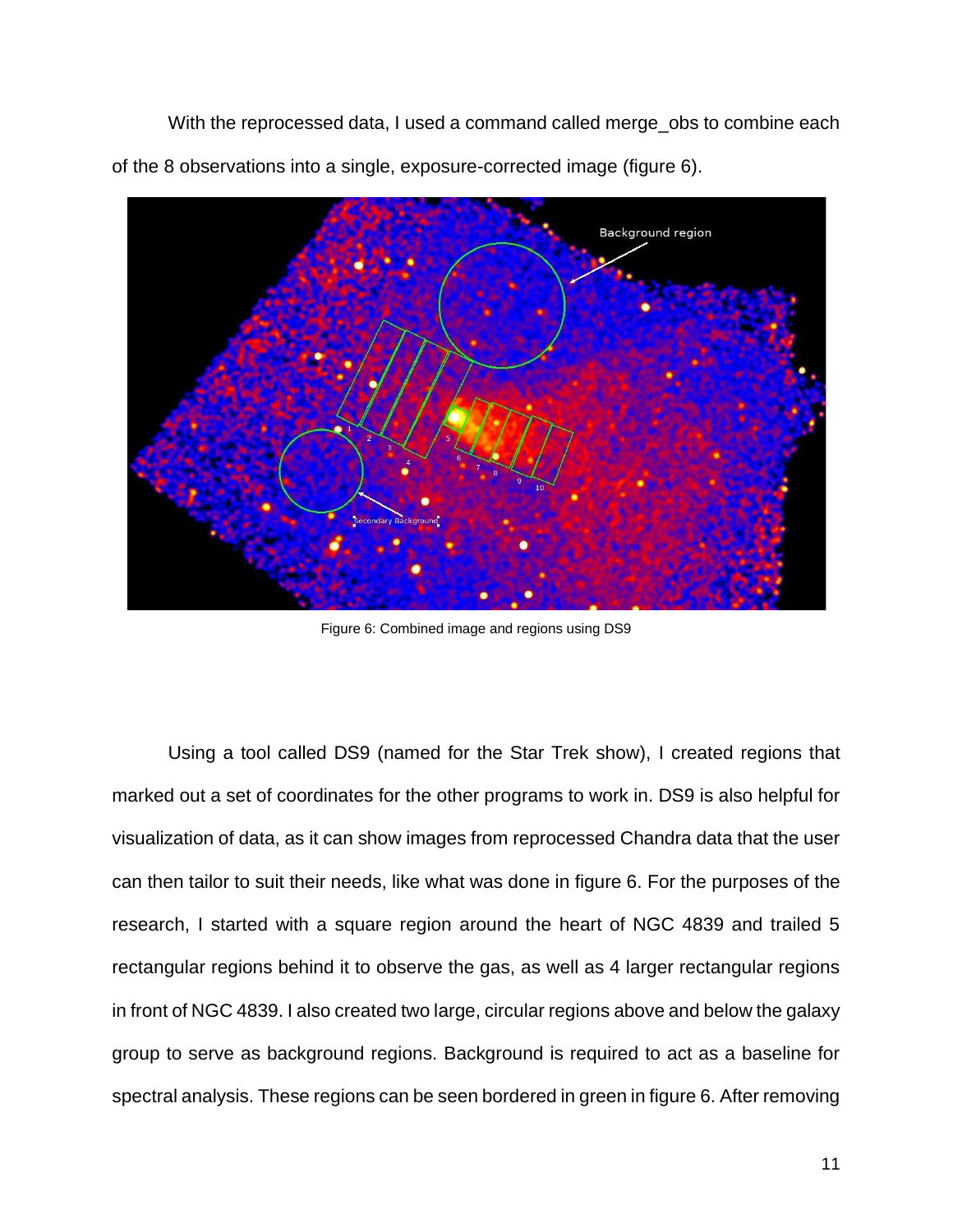the parts of the regions that contained the bright point sources (most likely the centers of other galaxies in the foreground and background), I was ready to extract spectra from each region.

#### **Specextract and Combine\_spectra**

I extracted spectra from each of the 8 observations and each of the 10 regions using the specextract command. Specextract creates many different files such as: the Pulse Height Amplitude file (PHA) to adjust for contamination data, the Pulse Invariant (PI) file to mask the constant background noise of Chandra's machinery, the Ancillary Response File (ARF) fits to Chandra's sensitivity curve, and the Redistribution Matrix File (RMF) which maps channel to energy. After extracting the spectra of each observation, I used combine\_spectra to layer the spectra of all 8 observations on top of each other, creating a single spectrum for each region. Now that I had combined all 80 spectral files into one file for each region, I was ready to pull out the useful spectral data on NGC 4839.

### **Xspec**

Xspec is a program that interprets the reprocessed spectral data into useful information such as: temperature, hydrogen abundance, or redshift, and then outputs this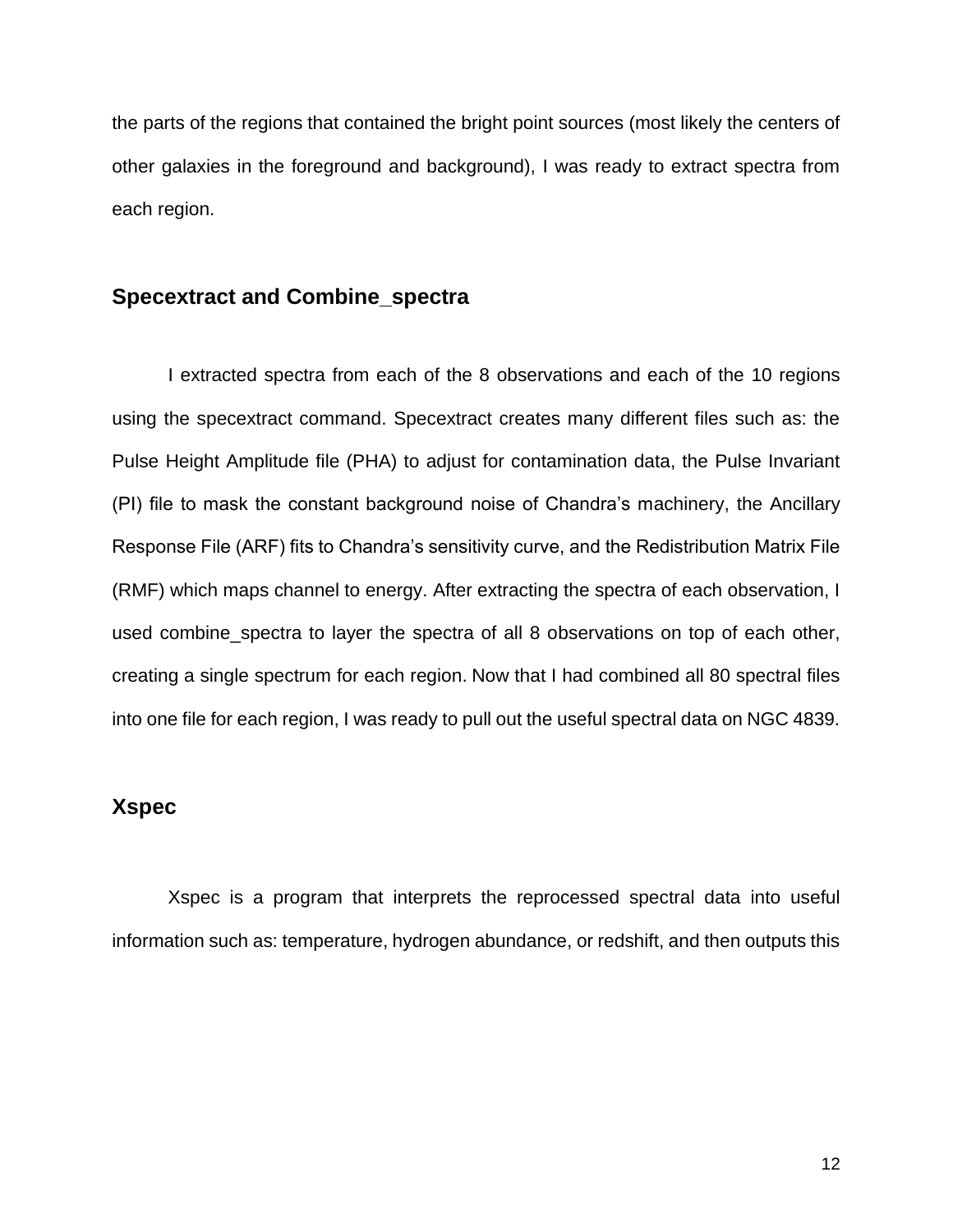

information into convenient graphs and charts for easy understanding (figure 7).

data and folded model

Figure 7: An Xspec best fit graph showing energy counts of region 5

It is helpful to independently look up certain characteristics elsewhere so that you may "freeze" them in. That way, Xspec will be able to produce the most accurate results for the data points you are looking for. In my case, I froze the values of Redshift and Abundance at 0.023 and 0.3  $Z_{\odot}$ , respectively. Once you have your spectral data for a desired region, you feed the appropriate files into Xspec, and you receive graphs and charts of data necessary for interpretation. In my research, once a point source was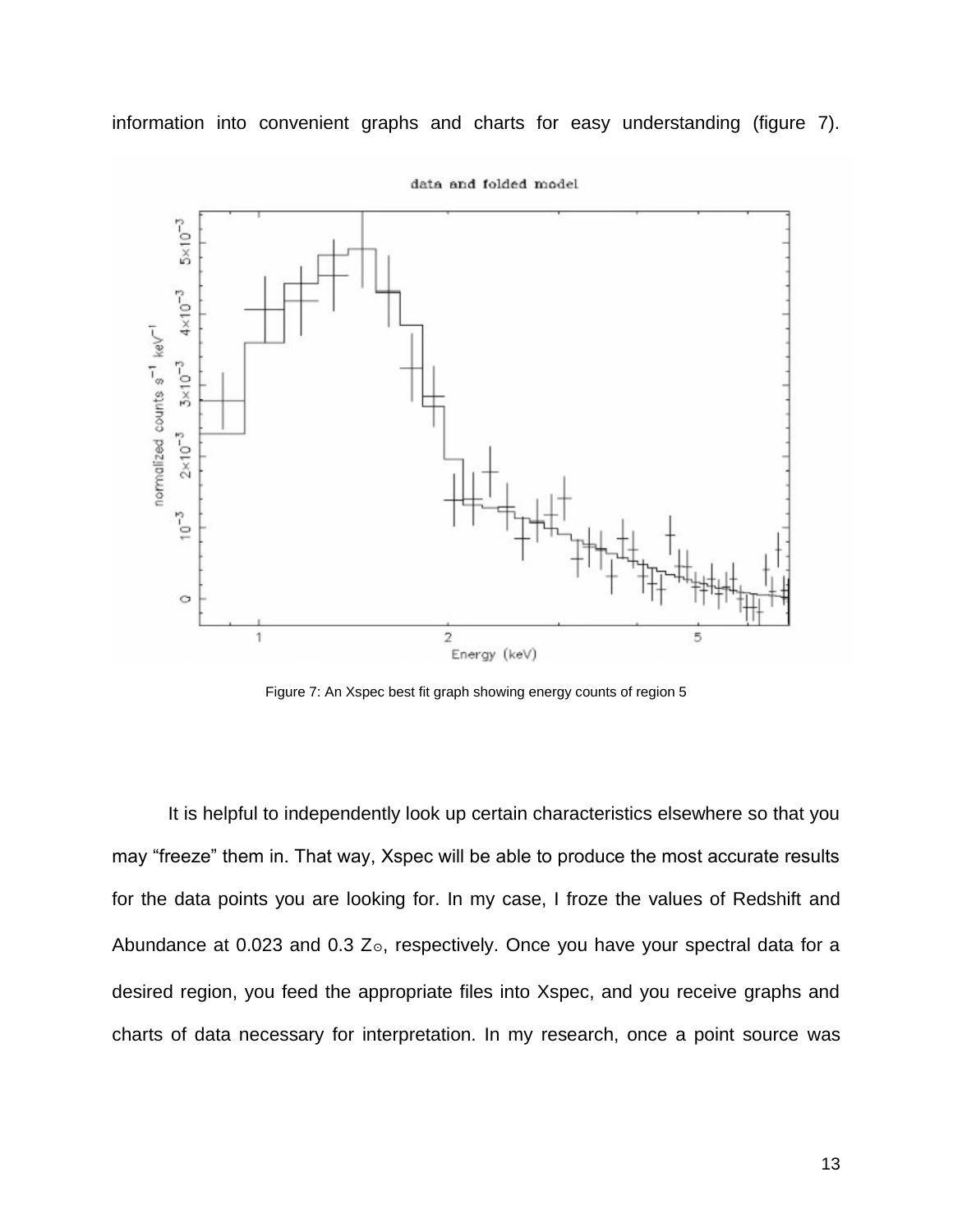removed from the region, Region 1 did not have a sufficient number of counts to provide usable data, and thus was cut from the remainder of the project.

### **Results**

Once I had all of my usable data from Xspec, I put it into a graph (figure 8). The hottest region on the graph is region 3. This is evidence that NGC 4839 may be falling at a high enough velocity to have developed a shock front. A shock front can only be generated if the body of mass is travelling faster than the speed of sound of the medium it is travelling in, which in this case would be on the order of  $10<sup>3</sup>$  kilometers per second for the Coma Cluster. As can be seen in figure 9, a shock front will generate high temperatures due to the compression of gas between the infalling object and the galaxy cluster. From the hottest region to the coldest, we now arrive at region 5, which we remember from figure 6 is the heart of NGC 4839. The possible explanation for why this region is so cold is due to the size of the galaxy group. Galaxy groups and clusters generally follow a rule that temperature is higher with increased mass. Since the Coma Cluster is a full order of magnitude more massive than NGC 4839, it makes sense the smaller galaxy group would be the coldest point on the graph. This also explains the warmer tail that can be seen from regions 6-10, the gasses stripped away from NGC 4839 are mixing with the warmer gasses of the greater Coma Cluster.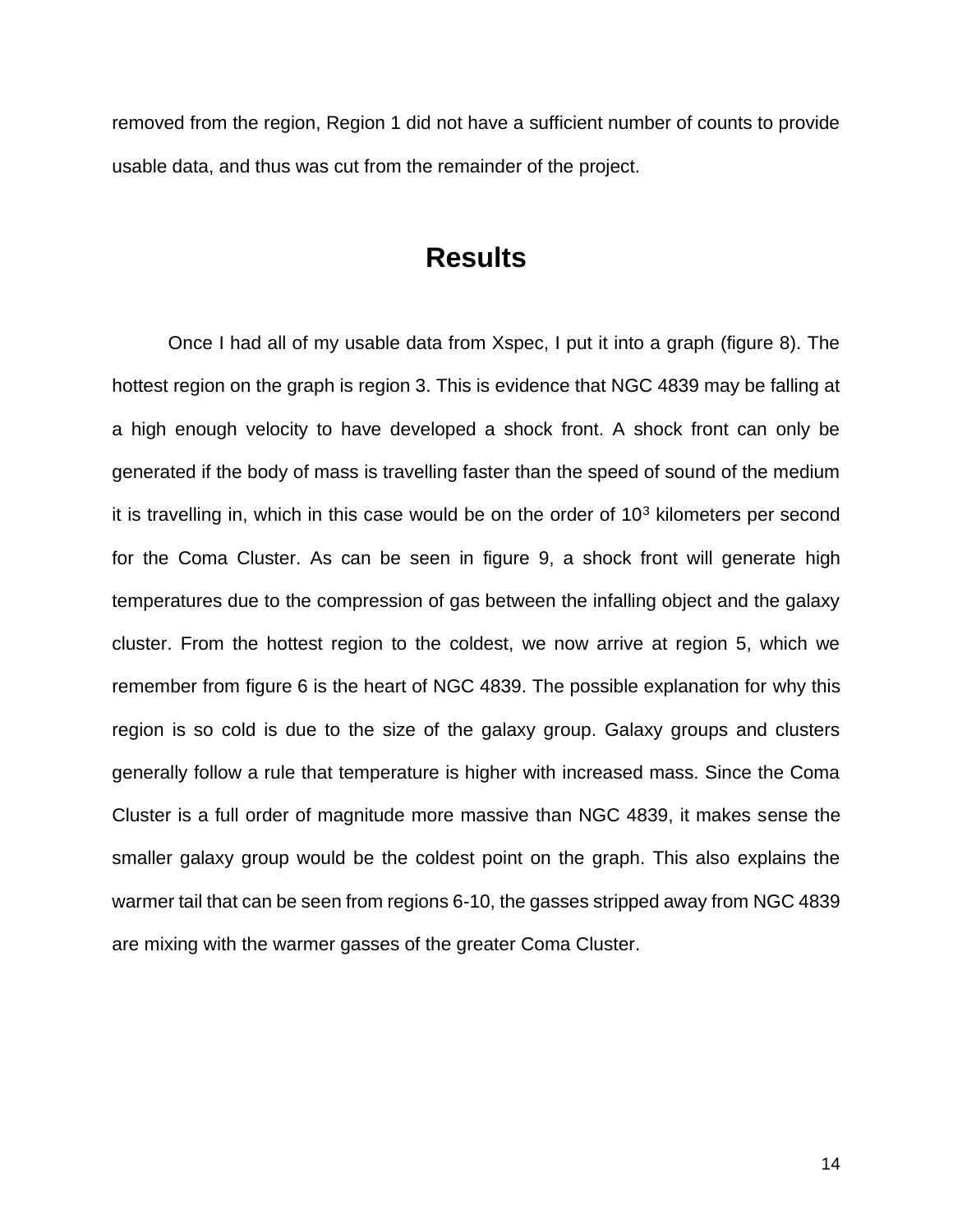

Figure 8: My final results, regions 2-10 and their extracted temperatures.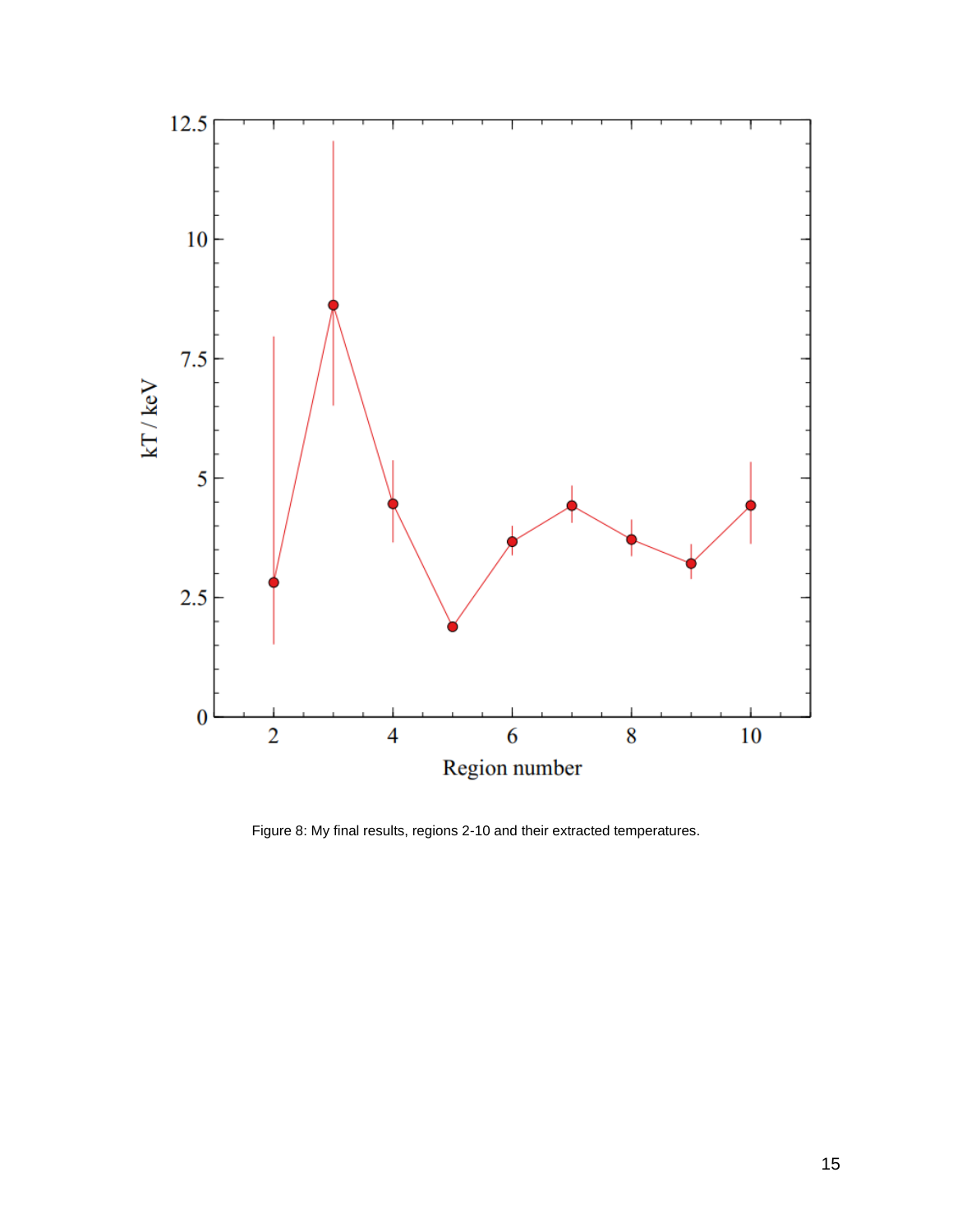#### Temperature



Figure 9: A simulation showing the shock front developed by a fall of similar circumstances to NGC 4839, *provided by gcmc.hub.yt*

## **Conclusion**

To conclude, galaxy clusters are the largest gravitationally bound structures in the universe; composed of dark matter, an Intracluster medium, and the galaxies themselves. The ICMs of these clusters emit x-rays that we observe with the Chandra observatory. I reprocessed raw data from Chandra, extracted spectra, and fed those spectra into Xspec to find the temperatures of several regions along NGC 4839's path into the Coma cluster. Lastly, I found that the galaxy group was moving fast enough to develop a shock front and a warmer tail.